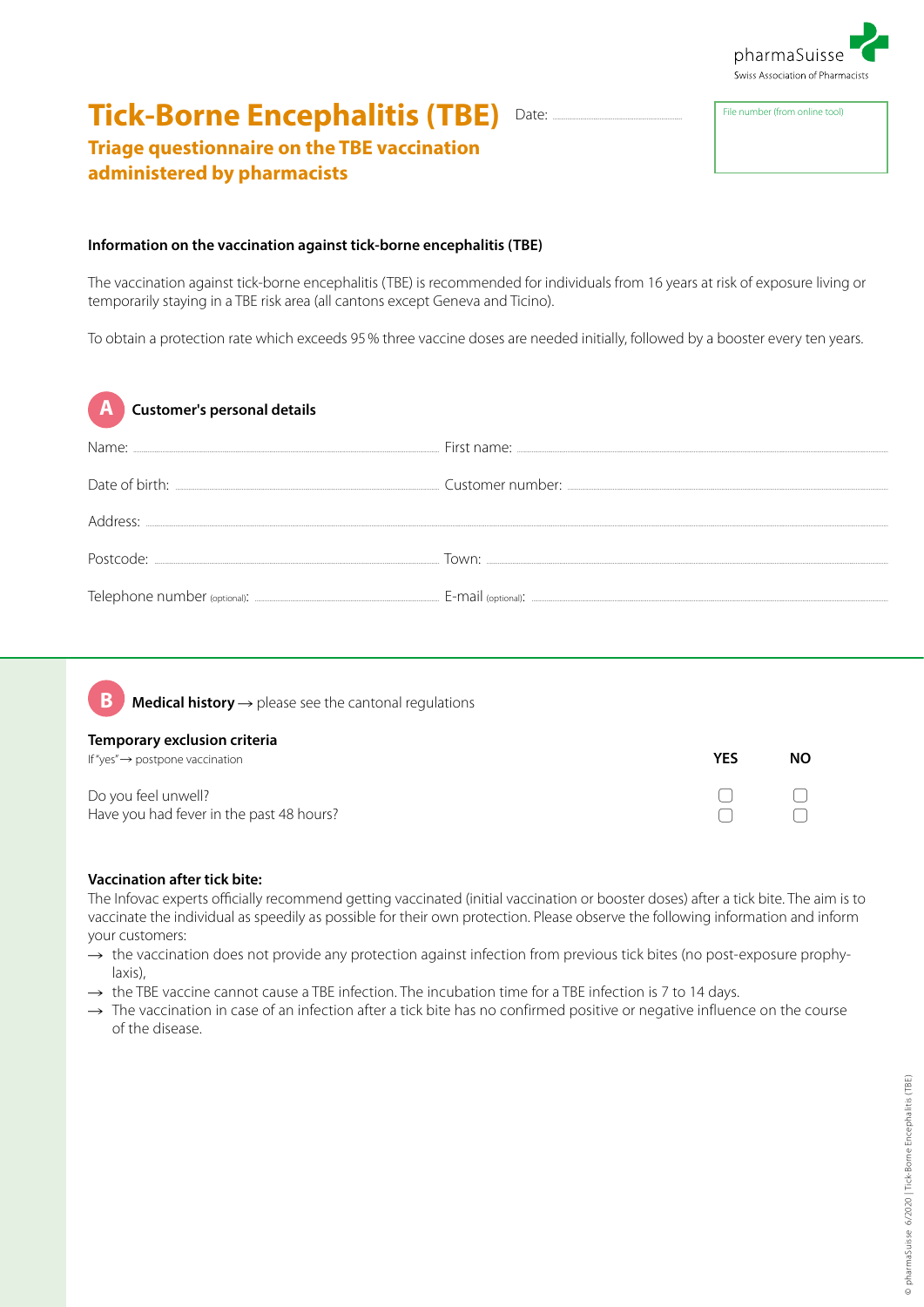

| <b>Exclusion criteria</b><br>If "yes" for at least one question with " $\star$ " $\rightarrow$ particular vaccination risk                                                                                                                                                                                                                | <b>YES</b> | <b>NO</b> |  |
|-------------------------------------------------------------------------------------------------------------------------------------------------------------------------------------------------------------------------------------------------------------------------------------------------------------------------------------------|------------|-----------|--|
| (medical assessment recommended; ZH: Referral to the doctor)                                                                                                                                                                                                                                                                              |            |           |  |
| Are you allergic:<br>$\rightarrow$ To egg?*<br>$\rightarrow$ To any medication?<br>$\rightarrow$ To an ingredient of the vaccine?*                                                                                                                                                                                                        |            |           |  |
| Have you ever experienced serious side effects during or after a vaccination? <sup>*</sup><br>Are you pregnant?*<br>Are you immunocompromised or do you have an immune disorder?*<br>Are you at increased risk of bleeding (e.g. a hereditary condition)?*<br>Are you on regular medication?                                              |            |           |  |
| Do you regularly take:<br>$\rightarrow$ An anticoagulant (except aspirin)?*<br>$\rightarrow$ Cortisone ( $\geq$ 20mg/d, or prednisone, or equivalent)?*<br>$\rightarrow$ Medication that weakens your immune defense?*<br>$\rightarrow$ Other medication, namely:                                                                         |            |           |  |
| Are you currently undergoing regular medical check-ups?<br>Have you ever fainted during a vaccination or venipuncture to draw a blood sample,<br>or have you become nauseous?                                                                                                                                                             |            |           |  |
|                                                                                                                                                                                                                                                                                                                                           |            |           |  |
| <b>Medical prescription</b>                                                                                                                                                                                                                                                                                                               | <b>YES</b> | <b>NO</b> |  |
| Prescription available for the vaccination?<br>(e.g. in the case of a particular vaccination risk or for cantons that only authorise the<br>vaccination on prescription)                                                                                                                                                                  |            |           |  |
|                                                                                                                                                                                                                                                                                                                                           |            |           |  |
| <b>Existing underlying diseases</b><br>Please see the cantonal regulations; information provided voluntarily                                                                                                                                                                                                                              | <b>YES</b> | <b>NO</b> |  |
| Do you have an underlying disease or a chronic disease?<br>If yes, which one?<br>High blood pressure<br>Thyroid dysfunction<br>Cardiovascular disease<br>Gastrointestinal disease<br>Inflammatory disease<br>Lung disease<br>Central nervous system disease<br>(e.g. asthma, COPD)<br>Metabolic disease (e.g. diabetes, high cholesterol) |            |           |  |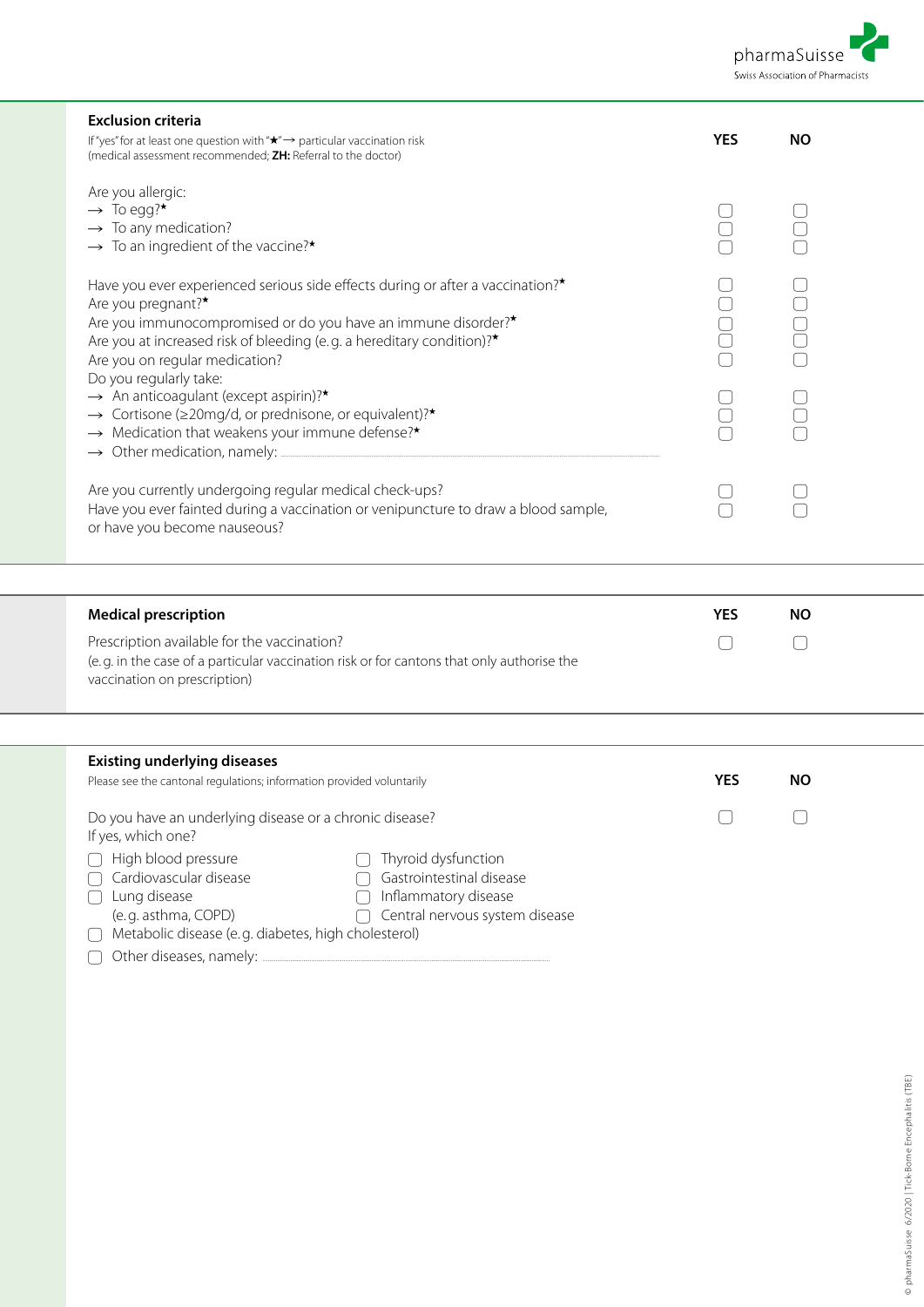

| <b>About the TBE vaccination</b>                                                                                                                                                                                                                                                                                                                                                                                                                                                                                             | YES        | <b>NO</b> |
|------------------------------------------------------------------------------------------------------------------------------------------------------------------------------------------------------------------------------------------------------------------------------------------------------------------------------------------------------------------------------------------------------------------------------------------------------------------------------------------------------------------------------|------------|-----------|
| Have you been previously vaccinated against TBE?                                                                                                                                                                                                                                                                                                                                                                                                                                                                             |            |           |
| <b>Basic vaccination</b><br>Start of basic vaccination in the cold season $\rightarrow$ normal vaccination scheme<br>Start of basic vaccination in the warm season $\rightarrow$ accelerated vaccination scheme                                                                                                                                                                                                                                                                                                              |            |           |
| <b>Normal vaccination scheme</b><br>1st vaccine dose<br>2nd vaccine dose, 1–3 months (Encepur® and FSME-Immun CC®) after the 1st vaccination<br>$\bigcap$<br>3rd vaccine dose, depending on the vaccine, at least 5-12 months (FSME-Immun CC®)<br>or 9-12 months (Encepur®) after the 2nd vaccination<br>Comment:<br>The vaccines can be interchanged at any time. The relevant intervals between vaccinations must be observed at all times.<br>Accelerated vaccination scheme (according to manufacturers' specifications) |            |           |
|                                                                                                                                                                                                                                                                                                                                                                                                                                                                                                                              |            |           |
| <b>Encepur<sup>®</sup></b><br>$\bigcap$ 1st vaccine dose<br>□ 2nd vaccine dose, Day 7 after 1st dose<br>◯ 3rd vaccine dose, Day 21 after 1st dose<br>∩ 4th vaccine dose, 12-18 months after 3rd vaccine dose (first booster vaccination)<br>Subsequently, regular booster vaccinations every ten years<br>FSME-Immun CC <sup>®</sup> / Encepur <sup>®*</sup>                                                                                                                                                                 |            |           |
| $\bigcap$ 1st vaccine dose<br>□ 2nd vaccine dose, 14 days after 1st dose<br>□ 3rd vaccine dose, 5-12 / 9-12* months after 2nd dose                                                                                                                                                                                                                                                                                                                                                                                           |            |           |
| Subsequently, regular booster vaccinations every ten years<br><b>Booster vaccination</b>                                                                                                                                                                                                                                                                                                                                                                                                                                     |            |           |
| Booster vaccinations every ten years after complete basic vaccination<br><b>Comment:</b> The vaccines can be interchanged at any time.                                                                                                                                                                                                                                                                                                                                                                                       |            |           |
| Additional information about the TBE vaccination<br>Information provided voluntarily                                                                                                                                                                                                                                                                                                                                                                                                                                         | <b>YES</b> | NO.       |
| Was the last TBE vaccination administered                                                                                                                                                                                                                                                                                                                                                                                                                                                                                    |            |           |
| $\bigcap$ At the pharmacy?<br>At the family physician's?<br>At the hospital<br>Other?                                                                                                                                                                                                                                                                                                                                                                                                                                        |            |           |
| Were you specifically motivated to vaccinate by the vaccination service in the pharmacy?                                                                                                                                                                                                                                                                                                                                                                                                                                     |            |           |
| Do you have a family physician?                                                                                                                                                                                                                                                                                                                                                                                                                                                                                              |            |           |
| Comments:                                                                                                                                                                                                                                                                                                                                                                                                                                                                                                                    |            |           |
|                                                                                                                                                                                                                                                                                                                                                                                                                                                                                                                              |            |           |
|                                                                                                                                                                                                                                                                                                                                                                                                                                                                                                                              |            |           |
|                                                                                                                                                                                                                                                                                                                                                                                                                                                                                                                              |            |           |

..............................................................................................................................................................................................................................................................................................................................................................................................................................................................................................................